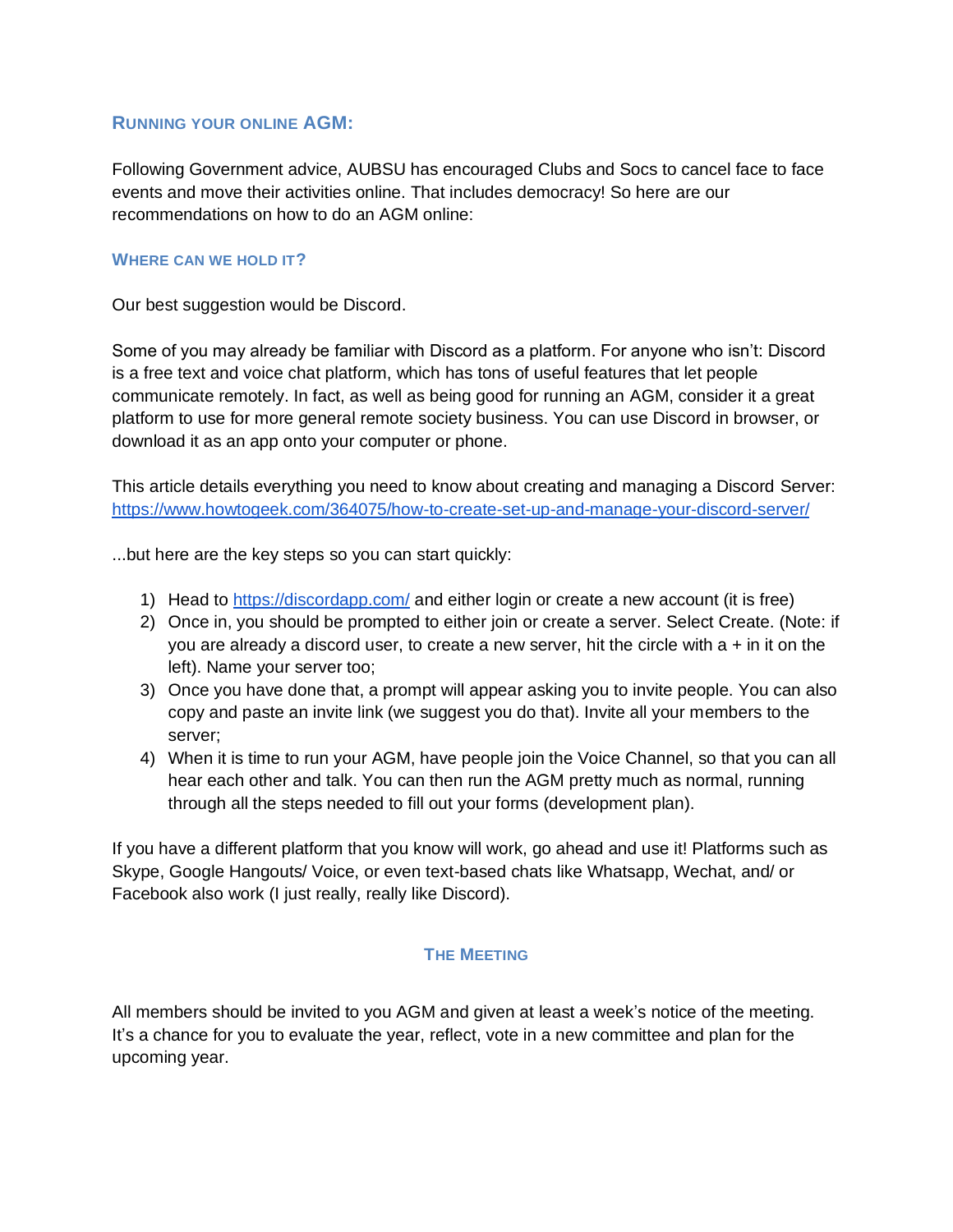### **VOTING**

Let's talk about how you do the voting bit. It should work broadly the same way as in person: people run for positions, then people cast secret votes about who they want to win. For those running for committee positions, you can either give small speeches over Voice Chat, or have people send in short written statements for everyone to read. (Discord allows you to easily view text channels/ chats at the same time as talking, just saying.) Only AUB students can run for positions.

All official members can vote (that's those who have signed up online on your pages: Let me know if you need an updated list. That includes associate members such as BU students. .

The quickest and easiest way to do this is using Strawpoll, you can create a free account here: <https://www.strawpoll.com/signup>

Creating a poll is simple, here are the steps:

- 1) Head to strawpoll.com and select "Create a Poll"
- 2) Name your poll after whichever election you are running, e.g. "Club President"
- 3) Put the names of the people running into the options boxes
- 4) To ensure that no vote manipulation happens, click the box that means only those with the link can vote ("Private"). The poll automatically makes sure each person can only vote once, so just don't tick any other boxes!
- 5) When it is done, you can share the link to the poll into the text chat of whatever platform you are using to do the AGM.
- 6) Repeat for each committee role!

As with in-person AGMs, make sure that at least two of you can see the poll results to verify them (do this by sharing the Strawpoll login amongst committee members).

If you are unable to get everyone together, you can release the poll along with the statements of those running for positions to members and allocate them a week to vote. This will ensure you have a committee in place for next year and allow everyone an opportunity to vote.

#### **FILLING IN THE DOCUMENTS**

Please be sure to fill in your development plan while your meeting is taking place.

If the committee want to be extra transparent, you could fill in your paperwork via Google Docs while the meeting is happening, and give the link to the committee so that everyone can see it at the same time (fill in the register afterwards). Now, to be totally safe, make sure only relevant people have editing permission, but certainly allow others to view so they can more easily follow along and ask questions.